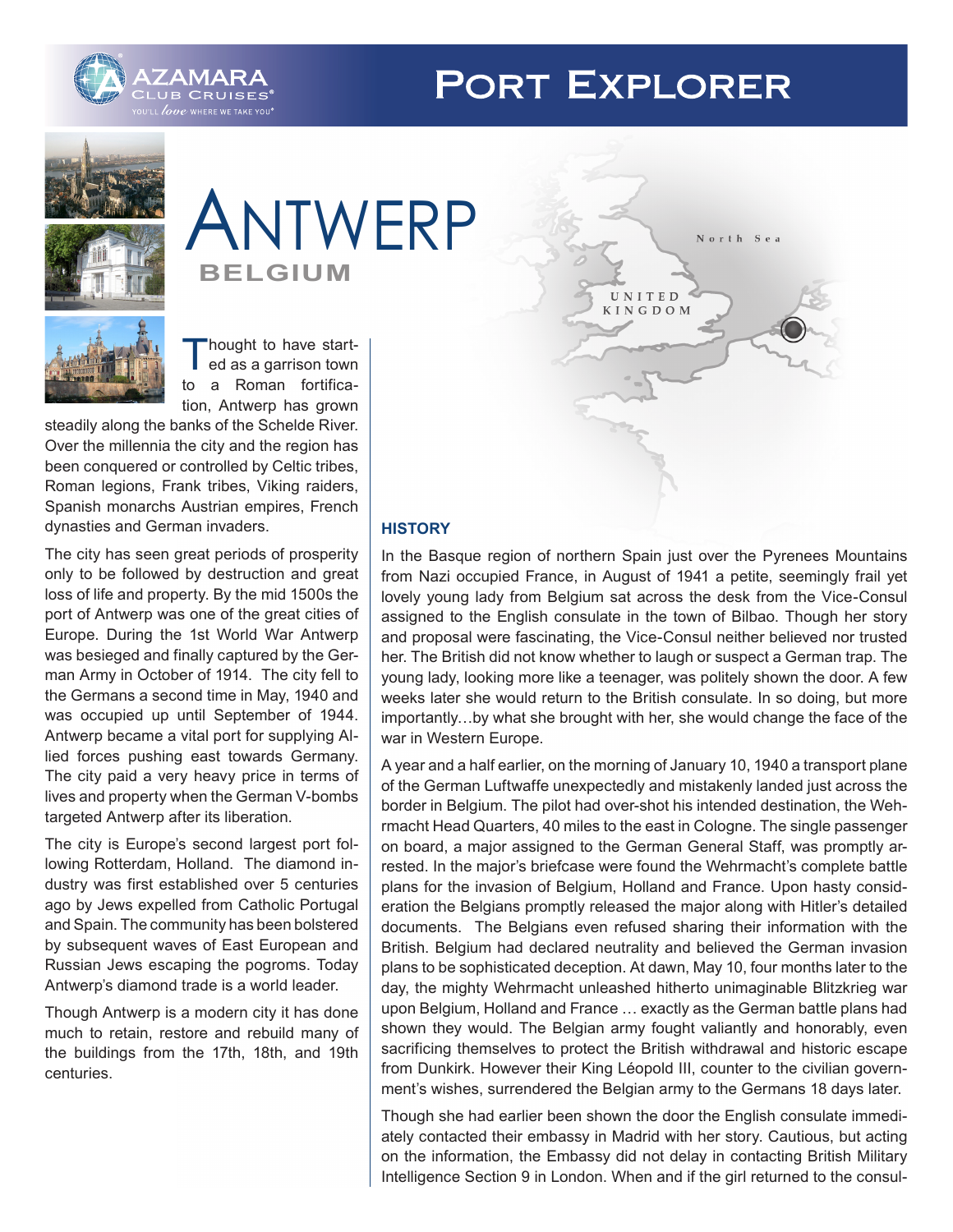ate officers from MI9 would be waiting for her. Her name was Andrée de Jongh and she did return to the consulate and with her she brought a number of downed British pilots and air crew that she had smuggled out of Belgium, across Nazi held France, over the mountains to Spain and right to the front door of the consulate.

The officers of MI9, resolute men of war, were stunned as she described her plan to rescue more, many more downed English flyers. The British government and military were amazed and immediately offered Miss de Jongh their gratitude, full support…and respect. Over the next four years "Le Réseau Comète" (The Comet Line) would grow to include countless Belgians who, with utter disregard for their own safety, rescued downed English and Allied air crews. The story of their incredible bravery and sacrifice in the face of overwhelming Nazi terror is the stuff of legends. The flyers were hidden in homes, apartments and farm houses. Their wounds were cared for, civilian clothes and false identity papers were provided, then … hunted every minute and every step of the way … they were secreted out of Nazi occupied Belgium and France and, with the help of Basque shepherds, across the mountains into Spain. From there the men of MI9 took the air crews south to Gibraltar and back to England from where they would fly to fight the Nazis another day.

The danger met by the Belgians of the Comet Line and the "Réseau de Résistance" (Resistance Network) is unimaginable and matched only by their heroic courage. Many were captured and faced immediate execution, among them Miss de Jongh's own father. And, as was the fate of Miss de Jongh, many were often betrayed by Nazi collaborators. They were imprisoned and interrogated at the hands of the Gestapo undergoing unspeakable torture only to be summarily deported to the concentration camps. Yet in the midst of such hardship and adversity, over 800 Allied flyers were rescued and returned safely to England. The frightful price in lives was high…nearly one for one…a Belgian Comet Line or résistance fighter died for every Allied flyer saved. Today and forever Andrée de Jongh and the Belgian men and women that shared her love of freedom are remembered with high honor in the annals of the British RAF and the United States Air Force. Eternally grateful must be the present and future generations of descendants of those flyers that were shot out of European skies…flyers whose lives and thus their progeny, were saved through the valor, sheer audacity and steely nerves of petite and unassuming Andrée de Jongh and the Belgians, French and Basque of "Le Réseau Comète".



#### **ANTWERP PLACES OF INTEREST**

**1 Rubenshuis** (The Rubens House) was the home and studio of the famed artist Pieter Paul Rubens. The 17th century master moved into this house with his wife and children in 1611. It was here that Rubens created a number of his best works. Today the palatial building is a museum dedicated to his life and career.

2 St. Jacobskerk (The Church of Saint Jacob) is a gothic style building. It has many beautiful wood and marble carvings. Its most famous artwork is "Our Lady Surrounded by Saints" by Rubens. The church is located close to the Rubens House and is the final resting place of the great painter.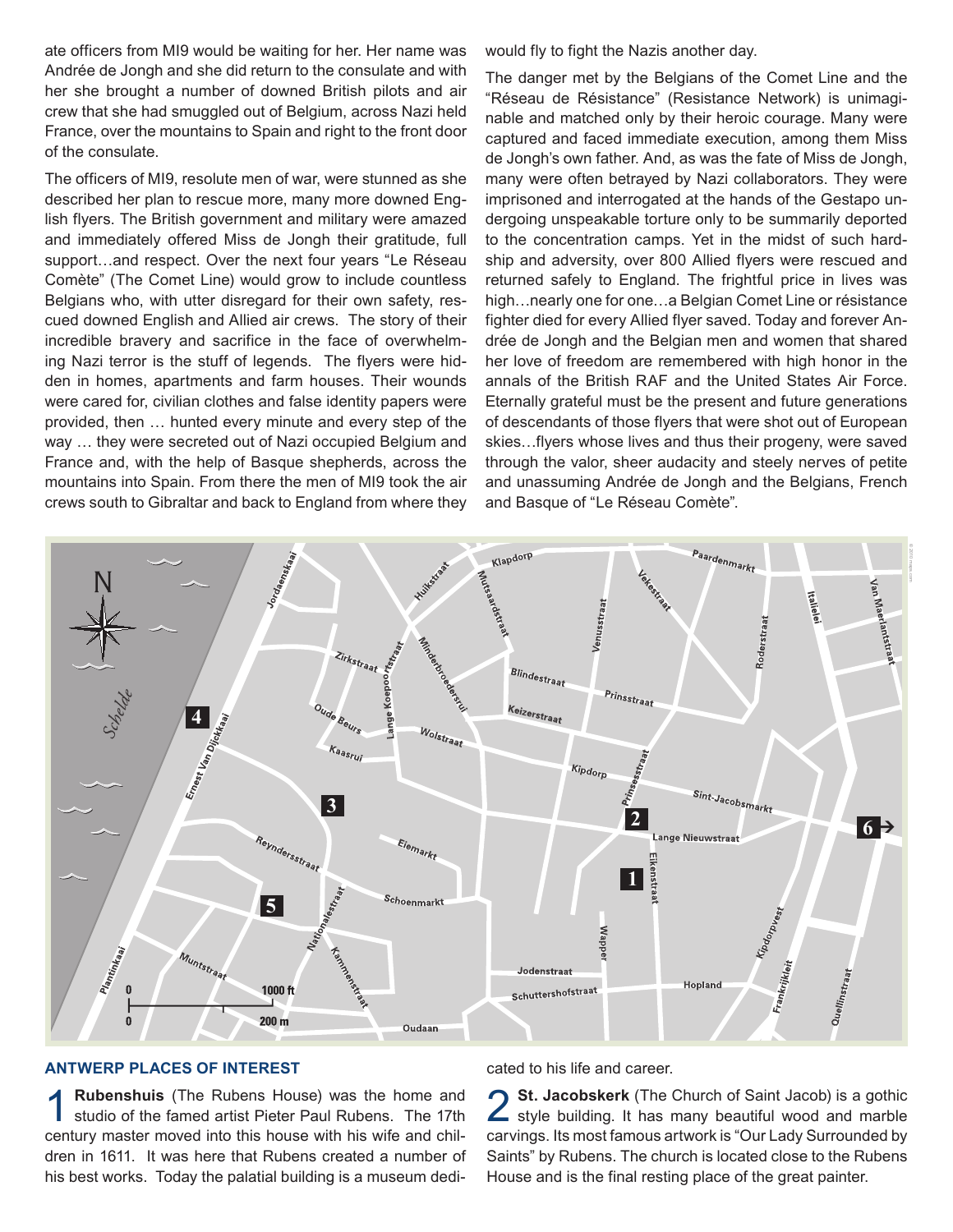3 **Onze Lieve Vrouwe Kathedraal** (Our Lady's Cathedral) was designed and built in the classic gothic style. It is the largest church in Belgium and a prominent symbol of the city. Two Rubens master works are on display; the three paneled "Elevation of the Cross" (1610) and "Descent of the Cross" (1612). These paintings are deemed by many art critics to be among the greatest art works of the ages.

4 De **Steen Castle** is part of the origi-nal fortifications that once encircled and protected the city. Construction began early in the 1200s. Today the castle is home to Antwerp's National Maritime Museum that tells the story of the city's long maritime history.

**5** The **Plantin Museum** is home to the  $\overline{\mathbf{U}}$  famous, and now priceless, printings presses and archives of Christoffle Plantin and his descendants. Mr. Plantin was a tremendously influential and successful printer and publisher in the late 1500s and his family carried on the work for generations. Many of the books that he and his family published are now literary treasures. In addition to the printing workshop guests can visit the family residence. The prominence of the Plantins is attested to by the family portraits in the home that were painted by none other than Antwerp's great master, Peter Paul Rubens.

**6** The **Diamond Museum** relates the 500 year history of the relationship between Antwerp and the diamond industry…a trade that thrives to this day. Visitors have the opportunity to see how the process of mining, sorting, grading, cutting and polishing the stones has evolved. An amazing collection of jewelry is on display.

# **SHORE EXCURSIONS**

To make the most of your visit to Antwerp and surrounding areas we suggest you take one of the organized Shore Excursions. For information concerning tour content and pricing, consult your Shore Excursion Order Form or contact the Shore Excursion Desk. When going ashore, be advised to take only necessary items and secure any valuables onboard.

### **LOCAL CUSTOMS**

Bargaining: Prices are generally fixed.

Tipping: A service charge is usually added to most bills. For exceptional service a Euro or two might be offered. Many people simply leave some change.

# **LOCAL CUISINE AND DRINK SPECIALTIES**

In the Middle Ages Belgium became a thriving center for the importation of spices into Northern Europe. Close proximity to France and Germany have also influenced Belgian cuisine. Some traditional favorites include: Cream of Endive Soup, combines garlic, onions, potatoes, butter, chives, endives, chicken stock and cream. Anguille au Vert, is eel smothered in a rich sauce that combines lemon juice, fresh herbs, eggs, butter and white wine. Wild Boar Carbonnade, is a hearty stew made with cubed boar meat, onions, fresh herbs, juniper berries and dark beer. Brussels Sprouts in Beer are … well… Brussels sprouts sautéed in beer. Belgian Chocolate, 350,000,000 pounds (yes that is million) a year, is famously some of the best in the world. For the most part Belgians still make their chocolate by hand, the old fashion, in thousand of little shops and stores all over the country. Belgian Waffles … there is something confusing about Belgian Waffles … Belgians don't eat them. Mr. Maurice Vermersch (a Belgian) introduced his wife's recipe to America in the 1964 New York World's Fair.

Belgium is famous for its beer. As with many parts of northern Europe, beer has been brewed here since far back in the middle ages. There are many different Belgian beers … among them, Trappist and Abbey.

#### **SHOPPING**

Meir Street is Antwerp's primary shopping district. Many of the beautiful buildings date back to the 1700s. There are numerous shops of all kinds and wonderful cafes in which visitors can relax and refresh.

Of course, among the most popular items to buy in Antwerp are those shiny little hand carved bits of pure carbon that, at a temperature around 2,500°F, 120 miles deep into the earth's lithospheric mantle for the past 1-3 billion years, have been under 450 tons of pressure per square inch (think of a fully loaded 747 tipped on its nose with all its weight on a single BBQ briquette). To phrase it simply … from the Greek word meaning "indestructible" … "adámas" … diamond. In Antwerp generations of highly skilled professionals do wondrous things with two carbon atoms that, under the conditions described above, have covalently bonded to four other carbon atoms into a tetrahedral lattice arrangement to form a 3-dimensional network ring of atoms that share pairs of electrons. And these carbon atoms, true star dust, the very foundation of the universe, when joined with hydrogen and oxygen form the basic element of life on earth. So amazing is pure carbon, the nuclear icing on the molecular cake…so to speak…that it has the power to join hearts and destinies, so that when slipped upon a lover's finger the probability is high that they will laugh or cry and say "I do"… and all will be right in their universe.

#### **LOCAL CURRENCY**

Belgium's currency is the Euro ( $\epsilon$ , EUR). Major credit cards are widely accepted.